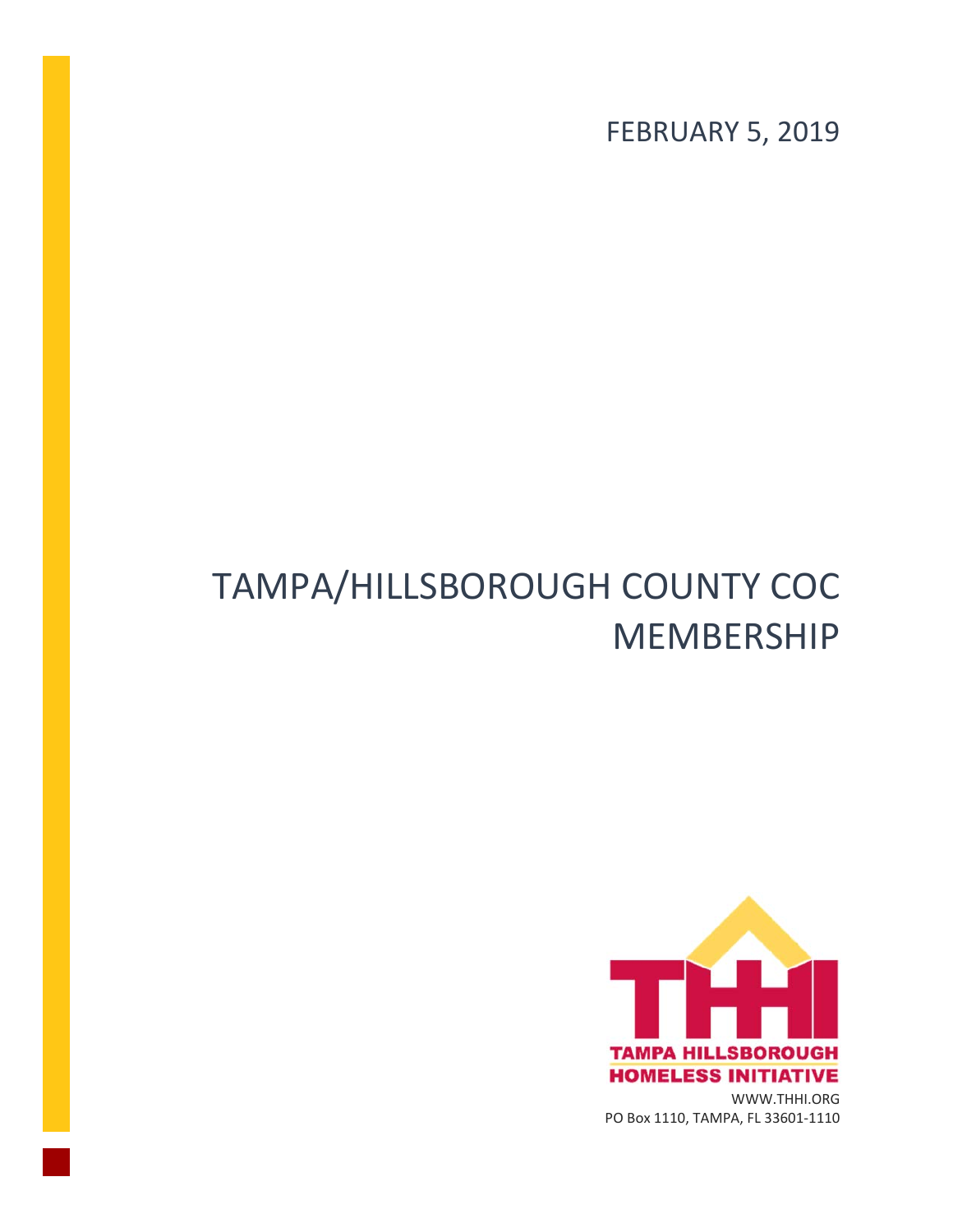

UNITY "Community Point" Directory

## *Please complete this form for each program within your organization:*

| OFFICE ADDRESS: A CONSEQUENCE OF A CONSEQUENCE OF A CONSEQUENCE OF A CONSEQUENCE OF A CONSEQUENCE OF A CONSEQUENCE OF A CONSEQUENCE OF A CONSEQUENCE OF A CONSEQUENCE OF A CONSEQUENCE OF A CONSEQUENCE OF A CONSEQUENCE OF A                          |                                             |
|--------------------------------------------------------------------------------------------------------------------------------------------------------------------------------------------------------------------------------------------------------|---------------------------------------------|
|                                                                                                                                                                                                                                                        |                                             |
|                                                                                                                                                                                                                                                        |                                             |
|                                                                                                                                                                                                                                                        |                                             |
|                                                                                                                                                                                                                                                        |                                             |
|                                                                                                                                                                                                                                                        |                                             |
| <b>SOCIAL MEDIA:</b>                                                                                                                                                                                                                                   | TWITTER: __________________________________ |
| BILINGUAL SERVICES: D YES<br>$\Box$ NO                                                                                                                                                                                                                 |                                             |
|                                                                                                                                                                                                                                                        |                                             |
|                                                                                                                                                                                                                                                        |                                             |
|                                                                                                                                                                                                                                                        |                                             |
| FUNDING SOURCE(S): $\Box$ City $\Box$ County $\Box$ CoC                                                                                                                                                                                                |                                             |
| PROGRAM SUMMARY: Summarize scope of program.                                                                                                                                                                                                           |                                             |
|                                                                                                                                                                                                                                                        |                                             |
|                                                                                                                                                                                                                                                        |                                             |
| ELIGILIBILTY REQUIREMENTS: Check all that apply.<br>$\Box$ Category 1 – Literally Homeless<br>Category 2 - Imminent Risk of Homeless<br>Category 3 - Homeless Under Other Federal Statues<br>Category 4 - Fleeing/Attempting to Flee Domestic Violence |                                             |